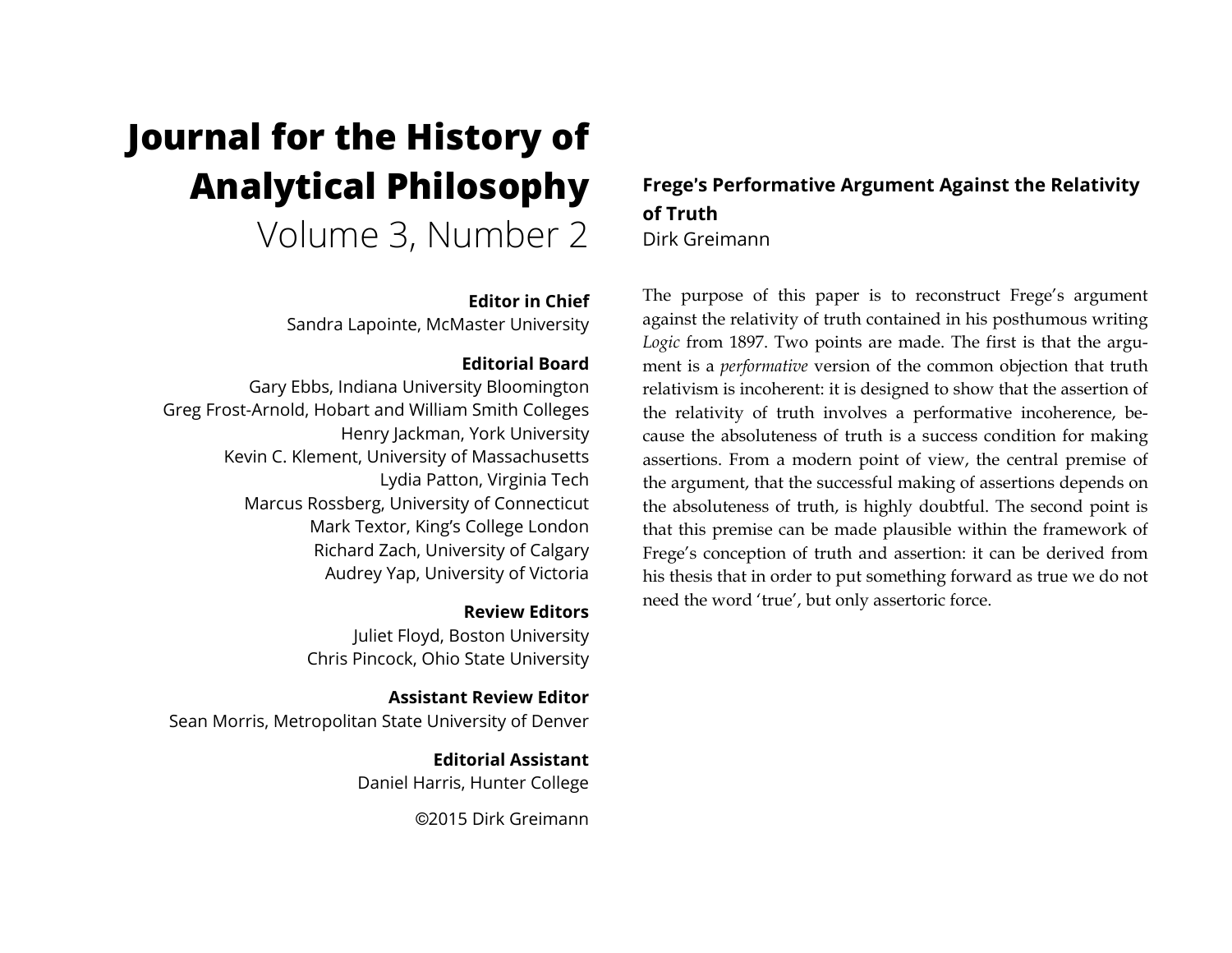# **Frege**'**s Performative Argument Against the Relativity of Truth**

Dirk Greimann

#### **Introduction**

According to truth relativism, nothing is true in itself, but only relative to one or more parameters as, for instance, conceptual schemes, cultures, perspectives, or contexts of assessment. The standard argument against truth relativism is that it is incoherent. If every truth is relative and truth relativism is true, then truth relativism itself is true only in a relative sense. Hence, truth absolutism is also true in a relative sense. But this consequence the truth relativist cannot accept; he wants to reject truth absolutism altogether. To this end, he must insist that truth relativism is true in an absolute sense. But, in this case he is inconsistent because he claims, on the one hand, that every truth is relative, and on the other, that this claim is an absolute truth.[1](#page-14-0)

In a posthumous text entitled 'Logic' from 1897, Frege presents the following version of this argument:

If anyone tried to contradict the statement that what is true is true independently of our recognizing it as such, he would by his very assertion contradict what he had asserted; he would be in a similar position to the Cretan who said that all Cretans are liars. To elaborate: if something were true only for him who held it to be true, ... [h]e would not be able to assert anything at all in the normal sense, and even if his utterances had the form of assertions, they would only have the status of interjections—of expressions of mental states or processes ...

And in that case his assertion that something was true only for us and through being recognized by us as such would have this status too. (1897, p. 144; 1979, p. 132-3; 1997, p. 232–33)

Anachronistically speaking, Frege's argument is that the assertion of the relativity of truth leads to a performative contradiction, because the absoluteness of truth is a success condition for making assertions. To assert successfully the relativity of truth, the truth relativist must claim that the content of his assertion is absolutely true, because otherwise his assertion would have the status of a merely expressive speech act. On the other hand, to be coherent, he must confine himself to the claim that the content of his assertion is only relatively true. Consequently, the truth relativist is on the horns of the following dilemma: if he claims for the content of his assertion only that it is relatively true, he does not make any assertion at all, and if he claims that it is absolutely true, he contradicts his claim that every truth is relative. Hence, it is impossible to assert the relativity of truth in both a successful and a coherent way. In what follows, my aim is to reconstruct this argument in detail.[2](#page-15-0) In section 1, the version of truth relativism criticized by Frege is briefly described. The task of section 2 is then to make the structure of Frege's argument transparent. Section 3 focuses on the central premise of his argument, which is the claim that the absoluteness of truth is a success condition for making assertions.

## **1. Frege on the objectivity and absoluteness of truth**

The broader context in which Frege criticizes relativism about truth is his critical discussion of the "psychological" or "idealist" foundation of logic suggested by the Neo–Kantian logicians of his time. The psychological foundation of logic is a reductionist pro-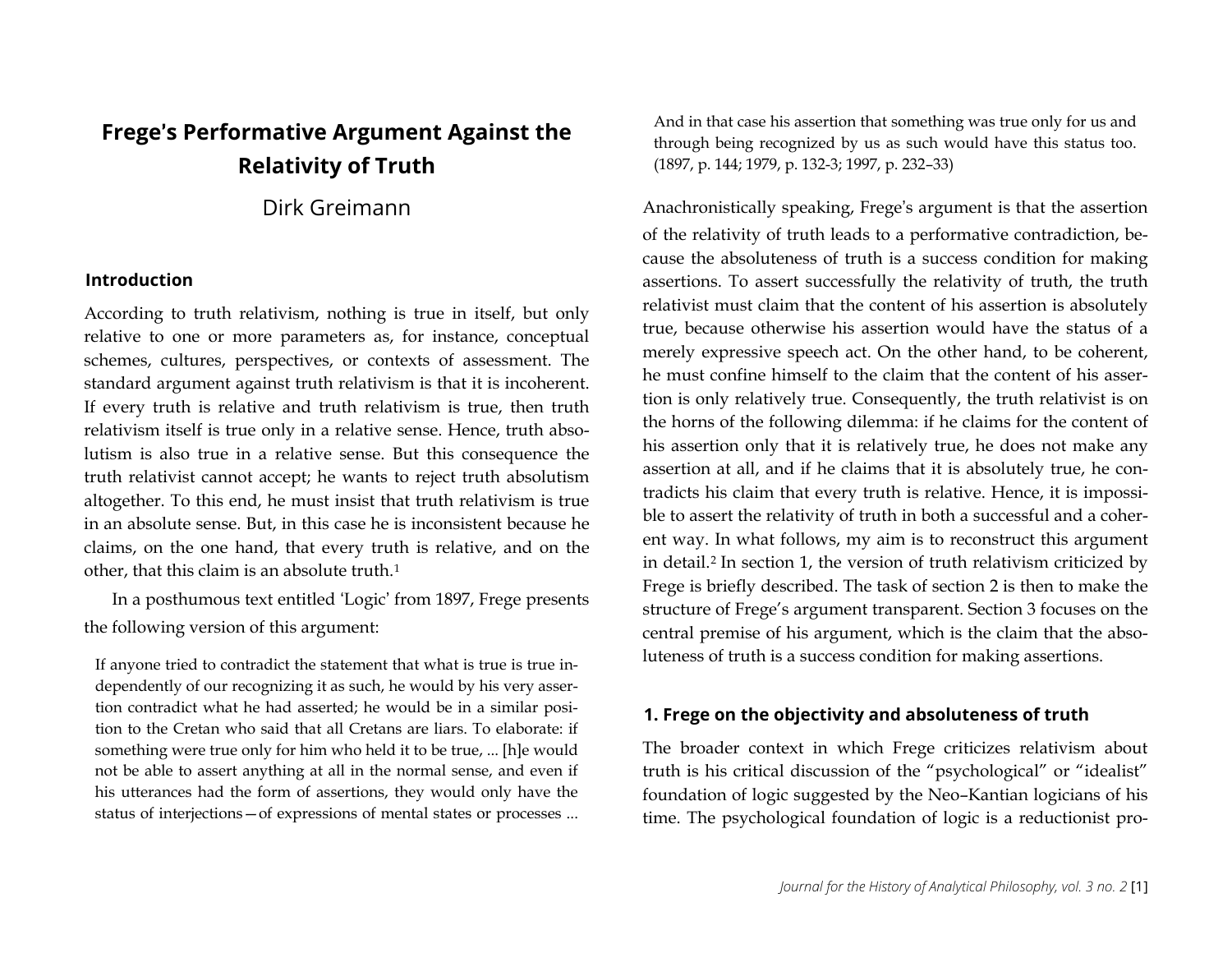gram whose aim is to construe logic as a branch of psychology. It divides into a conceptual and a doctrinal part. The conceptual part of the program consists in reducing the concepts of logic to psychological concepts, and the doctrinal part in reducing the logical laws to psychological ones.

Frege criticizes both parts in the preface to the first volume of *Grundgesetze* (1893). With regard to the conceptual part, he focuses on Benno Erdmann's attempt to reduce the concept of truth to the concept of holding something as true (belief). This reduction is criticized by Frege on the ground that it contradicts the "objectivity of truth", *i.e.*, the independence of being true from being taken as true:

... Benno Erdmann in the first volume of his *Logik* ... equates truth with general validity and bases this on the general certainty regarding the object of judgement, and this in turn on the general agreement amongst those who judge. So in the end, truth is reduced to the holding as true of individuals. In response I can only say: being true is quite different from being held as true, whether by one, or by many, or by all, and is in no way to be reduced to it. There is no contradiction in something being true which is held by everyone as false. ... If it is true that I am writing this in my room on 13 July 1893, whilst the wind howls outside, then it remains true even if everyone should later hold it as false. (1893, pp. XV f.; 1997, p. 203)

The laws of logic are traditionally understood as "laws of thought". It is important, according to Frege, to distinguish between normative and descriptive laws of thought. Normatively understood, the laws of thought tell us how to think *correctly*. They are prescriptions for judgement, assertion, and inference that tell us how we must think in order to achieve the goal of science, the discovery of truths. In a small fragment also entitled 'Logic',

written between 1879 and 1891, Frege describes the task and the nature of the laws of logic more closely:

To make a judgement because we are cognisant of other truths as providing a justification for it is known as *inferring*. There are laws governing this kind of justification, and to set up these laws of valid inference is the goal of logic. (Frege 1879–91, p. 3; 1979, p. 3)

The logical laws, so understood, are normative laws that explain the conditions under which we are entitled to acknowledge the truth of a thought ("to hold it as true") in virtue of the truth of other thoughts that have already been acknowledged as true. The law of conditionalization, for instance, may be considered as a normative law saying that we are entitled to assert (or "to hold as true") the conclusion 'If q, then p' when we are entitled to assert the premise '*p*'. Descriptively understood, the laws of logic are "laws of being true".[3](#page-16-0) It is, for instance, a descriptive law of truth that for all  $p$ : if  $p$ , then (if  $q$ , then  $p$ ), which is the first axiom of the system in *Grundgesetze* (cf. 1893, § 18).[4](#page-16-1) This descriptive version of the law of conditionalization is more fundamental than the corresponding normative one. This is because the validity of the normative law depends on its accordance with the descriptive law (cf. 1897, p. 139; 1997, p. 228).

In order to reduce the logical laws to psychological ones, the psychological logician considers the laws of thought as laws describing the empirical conditions under which we actually take thoughts as true. The law of conditionalization, for instance, considered as a psychological law, is an empirical generalization saying that most people take in general 'If *q*, then *p*' as true when they take '*p*' as true.[5](#page-16-2)

Frege makes basically two objections against the psychologistic conception of the logical laws. The first is that psychological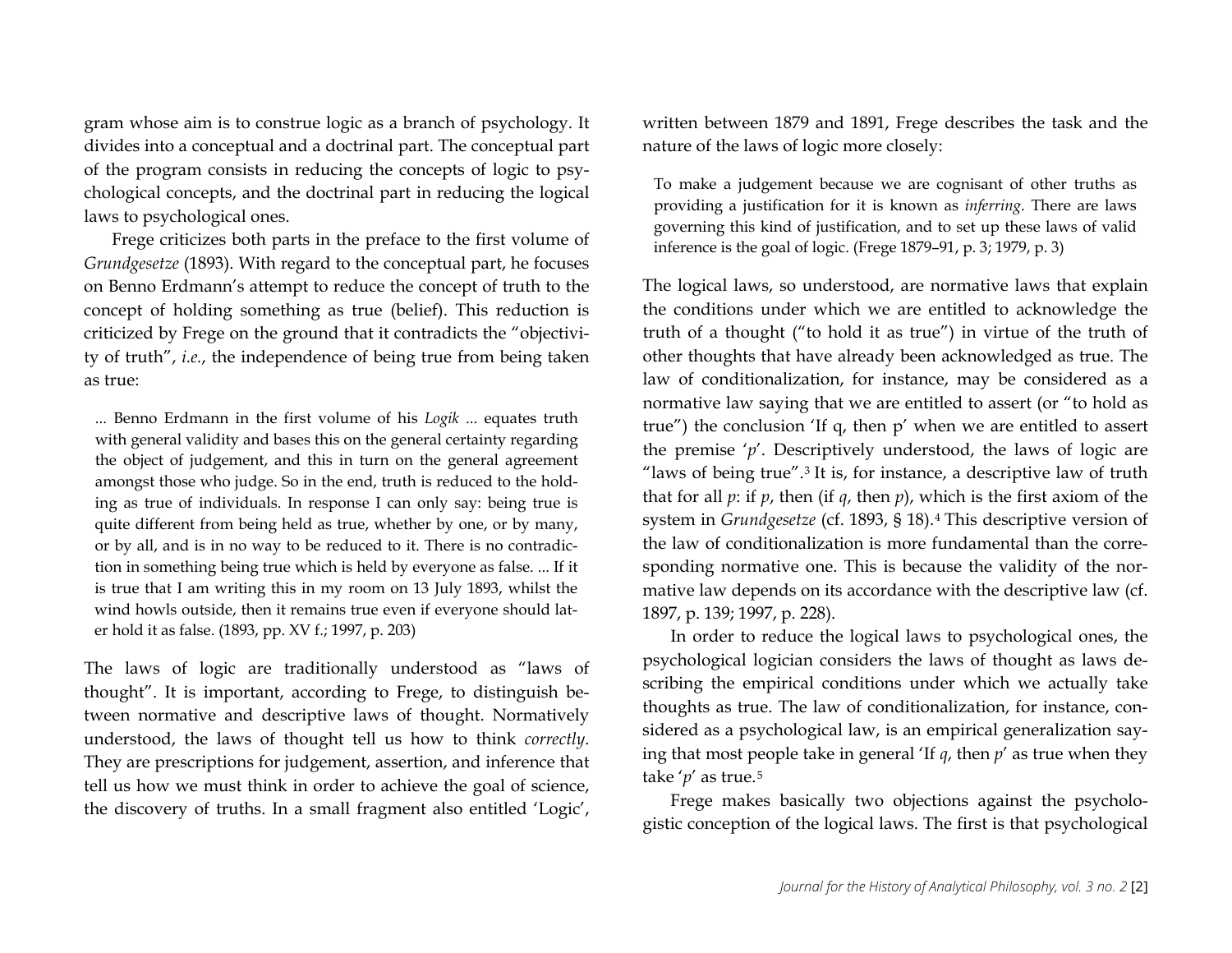laws are not apt for the task of justifying conclusions. They do not explain the conditions under which we are entitled to take something as true, but only the conditions under which we actually take something to be true. The second objection refers to the validity of the logical laws. In Frege's view, the logical laws must be *eternally* and *universally* valid, that is, such laws must be valid for any person at any time without any restriction.<sup>[6](#page-17-0)</sup> On the psychological approach, on the other hand, the validity of the logical laws is neither eternal nor universal. Our dispositions for holding something to be true may change in the future, and there may be beings whose dispositions for holding something to be true are radically different from ours:

He [Erdmann] doubts their absolute, eternal validity [*Geltung*] and wants to restrict them to our thought as it is at present ... . 'Our thought' can indeed only mean human thought as it is known to date. Accordingly, the possibility remains open of discovering humans or other beings who could make judgements that contradict our logical laws. What if this were to happen? Erdmann would say: here we see that these principles are not universally valid. ... But what if beings were even found whose laws of thought directly contradicted our own and therefore frequently led to contrary results in practise as well? The psychological logician could only simply acknowledge this and say: those laws are valid for them, these for us. I would say: here we have a hitherto unknown kind of madness. (1893, p. XVI; 1997, p. 203)

Suppose, for instance, that the thinking of the madmen is correctly described by the following logically invalid law of conditionalization: take 'If *p*, then *q*' to be true when '*p*' is taken to be true. Our thinking, on the other hand, is correctly described by the valid law of conditionalization. Erdmann's conception of truth as 'the general agreement amongst those who judge' implies that we cannot

say which of the two laws is actually valid, but only that the first law is valid for the madmen and the second for human beings.

Recently, William Taschek has argued that Frege is claiming in the passage above that the laws of logic are *constitutive* laws of thought. The conclusion that Frege wishes to draw is that someone whose "thinking" is not described by those laws cannot be said to think at all.<sup>[7](#page-17-1)</sup> However, according to the lexical meaning of the word 'mad', a madman is someone who makes highly irrational ("mad") judgements and inferences (and decisions). This implies that someone who does not think at all cannot be said to be mad. Moreover, the madmen are characterized by Frege as beings whose *laws of thought* directly contradict our own. This characterization clearly presupposes that the madmen are capable of thinking; otherwise, there could be no laws of thought describing their thinking. It is hence doubtful that Frege really aims to show that the laws of logic are constitutive for thinking.[8](#page-17-2) Rather, his point seems to be that the relativist understanding of the validity of these laws is incompatible with the task of logic as telling us how we must think in order to think *correctly*, that is, which rules of inference are *sound*. This is because the relativist approach implies that any rule of inference is valid in a relative sense; even the madman can be said to think correctly in a relative sense.

Frege's main objection against this relativist conception of logical validity is that it contradicts the objectivity of truth: "[t]he sense of the word 'true' could not be more wickedly falsified than by incorporating a relation to those who judge" (1893, p. XVI; 1997, p. 203). Since truth is objective and absolute, the validity of the logical laws is objective and absolute as well (cf. 1983, p. XVI; 1997, p. 203).

In the text 'Logic' from 1897, which contains Frege's argument against relativism about truth, he explains the objectivity of truth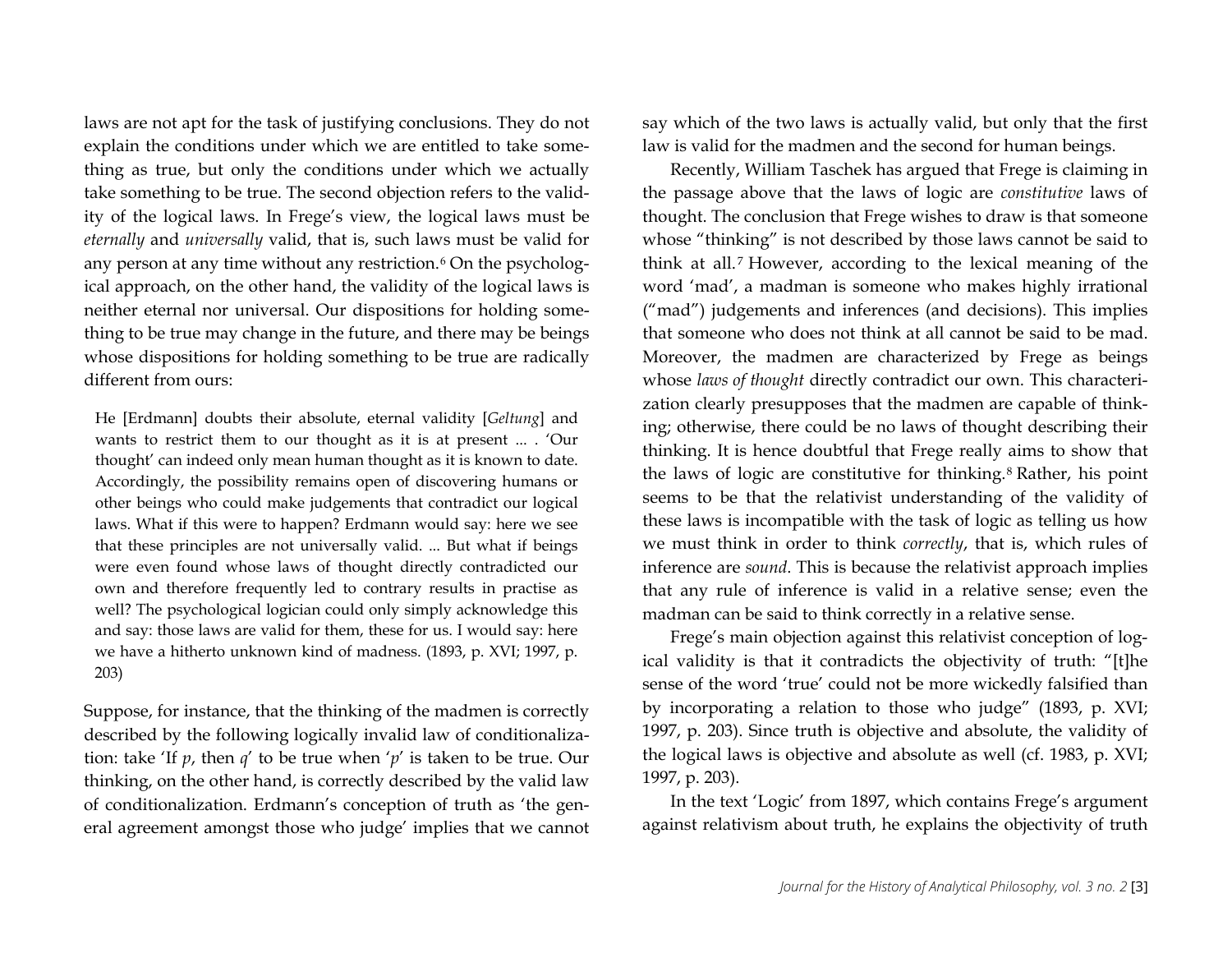more closely, by contrasting truth with beauty. The essential difference is this:

... what is true is true independently of our recognizing it as such, but what is beautiful is beautiful only for him who experiences it as such. What is beautiful for one person is not necessarily beautiful for another. There is no disputing of tastes. Where truth is concerned, there is the possibility of error, but not where beauty is concerned. By the very fact that I consider something beautiful it is beautiful for me. But something does not have to be true because I consider it to be true, and, if it is not true in itself, it is not true for me either. Nothing is beautiful in itself: it is only beautiful for some being experiencing it and this is necessarily implicit in any aesthetic judgement (1897, p. 143; 1997, p. 232).

Frege takes the objectivity of truth to be a plain fact about the sense of 'true'. If anyone seriously and sincerely doubted this fact, he argues, "we should have no recourse but to assume that he was attaching a different sense to the word 'true'" (1897, p. 144; 1979, p, 133; 1997, p. 233).

The non-objectivity of beauty implies immediately the relativity of beauty: since nothing is beautiful in itself, but only by being taken as beautiful, and since what is beautiful for one individual need not be beautiful for another, we must construe beauty as a relational property that refers to individuals. Strictly speaking, we cannot say that this rose is beautiful, but only that this rose is beautiful for the individual *x*. Consequently, with regard to a sentence containing an aesthetical judgement, like 'This rose is beautiful', "the identity of the speaker is essential to the sense", as Frege stresses (cf. 1897, p. 146; 1997, p. 235). That is, the sense of 'This rose is beautiful' contains an indexical element referring to the speaker that is made explicit by the paraphrase 'This rose is beautiful for me.'[9](#page-17-3)

The psychologistic logician reduces being true to being taken as true. In his view, nothing is true in itself, but only by being taken as true. This conception implies that truth must be relativized in the same way as beauty. We can define the corresponding relativist notion of truth as follows: The thought T is true relative to the individual  $x$  (or 'T is true *for*  $x'$ ) if and only if  $x$  holds T as true. The thesis of the relativity of truth says, accordingly, that no thought T is true in itself, but only relative to an individual that takes T to be true.

It is, however, highly questionable that Erdmann and his followers are really committed to this bizarre view. It is perfectly possible to explicate truth in terms of belief without committing oneself to the view that truth is relative. Frege presupposes that Erdmann's reduction of being true to being taken as true aims at an analysis of the necessary and sufficient conditions for being true in factual and counterfactual situations. On this reading, Erdmann's reduction does indeed involve the claim that being (generally) taken as true ("general agreement amongst those who judge") is a sufficient condition for being true. But, it seems to be more plausible to read Erdmann's reduction as a conceptual explication in the sense of the procedure proposed by Carnap and Quine.[10](#page-17-4) The task of such explications is not to analyze the satisfaction conditions of concepts, but to replace concepts playing an important role in a given theory with similar concepts of a privileged kind that have approximately the same extension and that are apt to take over their role. In the case of the psychological foundation of logic, the aim is to replace the logical notion of truth by a similar psychological notion that can be used to define other logical notions like, for instance, logical inference. Arguably, Erd-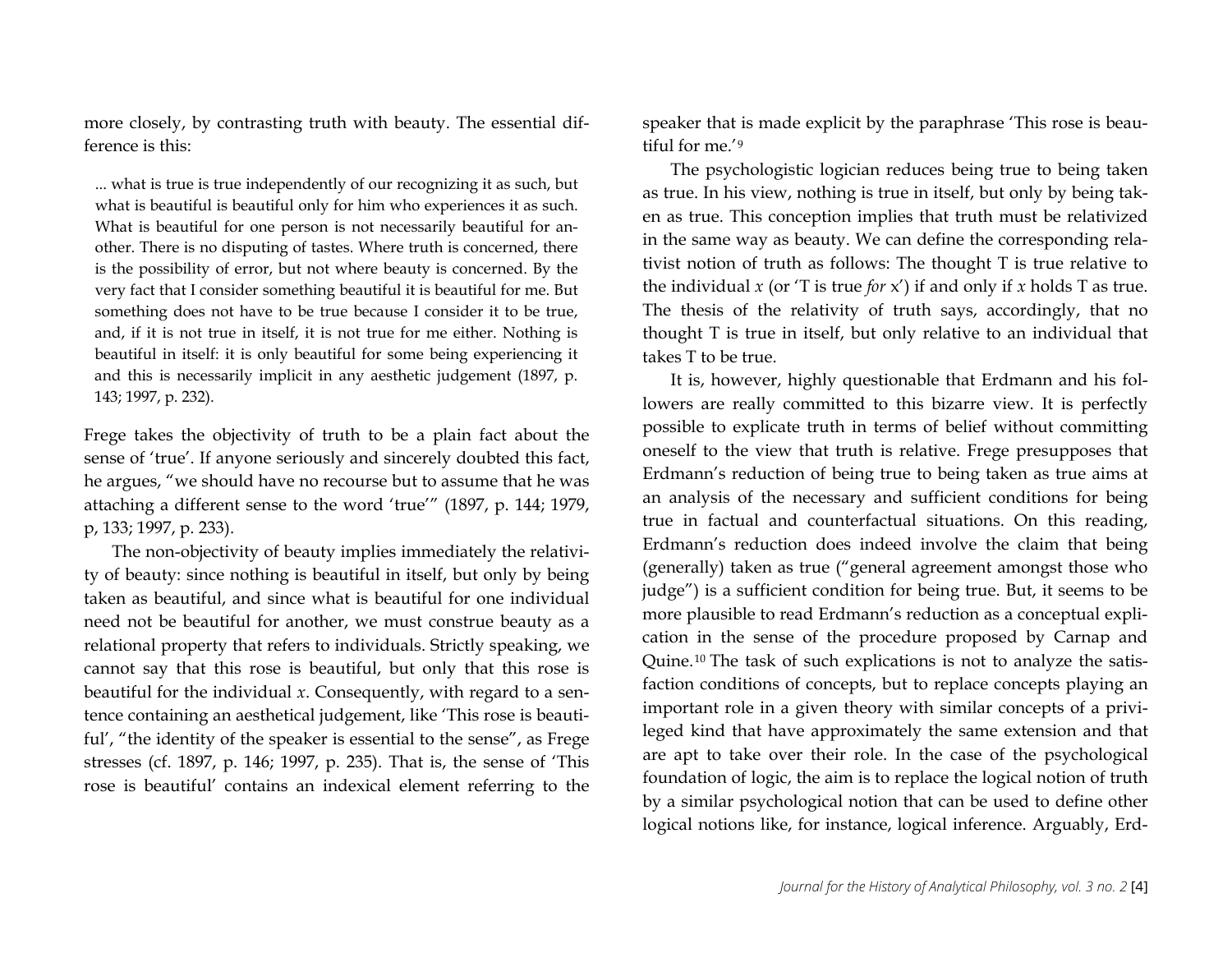mann's notion of "general agreement amongst those who judge" satisfies this criterion. This is already sufficient to justify the material adequacy of his reduction. The relativistic claim that nothing is true by itself, but only by being taken as true, is neither presupposed nor implied by it.

Moreover, the version of truth relativism discussed by Frege is, if not absurd, then at least extremely problematic, because it relativizes truth to individual beliefs without any epistemic constraints like logical consistency, empirical adequacy, justified assertability, coherence with other beliefs, and so on. Even contradictory beliefs expressed by sentences of the form "p and not p" are considered to be true relative to individuals that take them as true. The more plausible versions of truth relativism claim that truth is relative only in the case of beliefs that are logically inconsistent (they cannot both be true in the absolute sense) but epis-temically equally correct (or "faultless").<sup>[11](#page-17-5)</sup> The parameter of truth is, in this case, not being taken as true, but being *faultlessly* taken as true. Examples of such beliefs may be the aesthetic judgements mentioned by Frege.

#### **2. The structure of the argument**

As far as I can tell, the posthumous text entitled 'Logic' from 1897 is the only place where Frege presents his performative argument against relativism about truth. The main text is prefixed with a synopsis of the main theses and arguments, in which Frege gives the following short version of the argument:

Anyone who asserts that it is only our recognizing a thing as true that makes it so, would, by so doing, contradict the content of his own assertion. In reality he could assert nothing. Every opinion would then

be unjustified; there would be no science. The independence of being recognized by us is integral to the sense of the word 'true'. (1897, p. 138; 1979, p. 126–7)

#### The full version of the argument reads:

If anyone tried to contradict the statement that what is true is true independently of our recognizing it as such, he would by his very assertion contradict what he had asserted; he would be in a similar position to the Cretan who said that all Cretans are liars. To elaborate: if something were true only for him who held it to be true, there would be no contradiction between the opinions of different people. So to be consistent, anyone holding this view would have no right whatever to contradict the opposite view; he would have to espouse the principle: *non disputandum est*. He would not be able to assert anything at all in the normal sense, and even if his utterances had the form of assertions, they would only have the status [*Wert*] of interjections—of expressions of mental states or processes, between which and such states and processes in another person there could be no contradiction. And in that case his assertion that something was true only for us and through being recognized by us as such would have this status [*Wert*] too. If this view were true, it would be impossible to claim that any of his own opinions was more justified in the eyes of others than the opposite opinion. A view that made such a claim would be unjustified; this would mean, however, that every opinion would be unjustified in the usual sense of the word, and so also those opinions to which we were opposed. There would be no science, no error and no correction of error; properly speaking, there would be nothing true in the normal sense of the word. For this is so closely bound up with that independence of being recognized as true, which we are emphasizing here, that it cannot be separated from it. If anyone seriously and sincerely defended the view we are here attacking, we should have no recourse but to assume that he was attaching a different sense to the word 'true'. (1897, p. 144; 1979, p. 132–3; 1997, p. 232–33)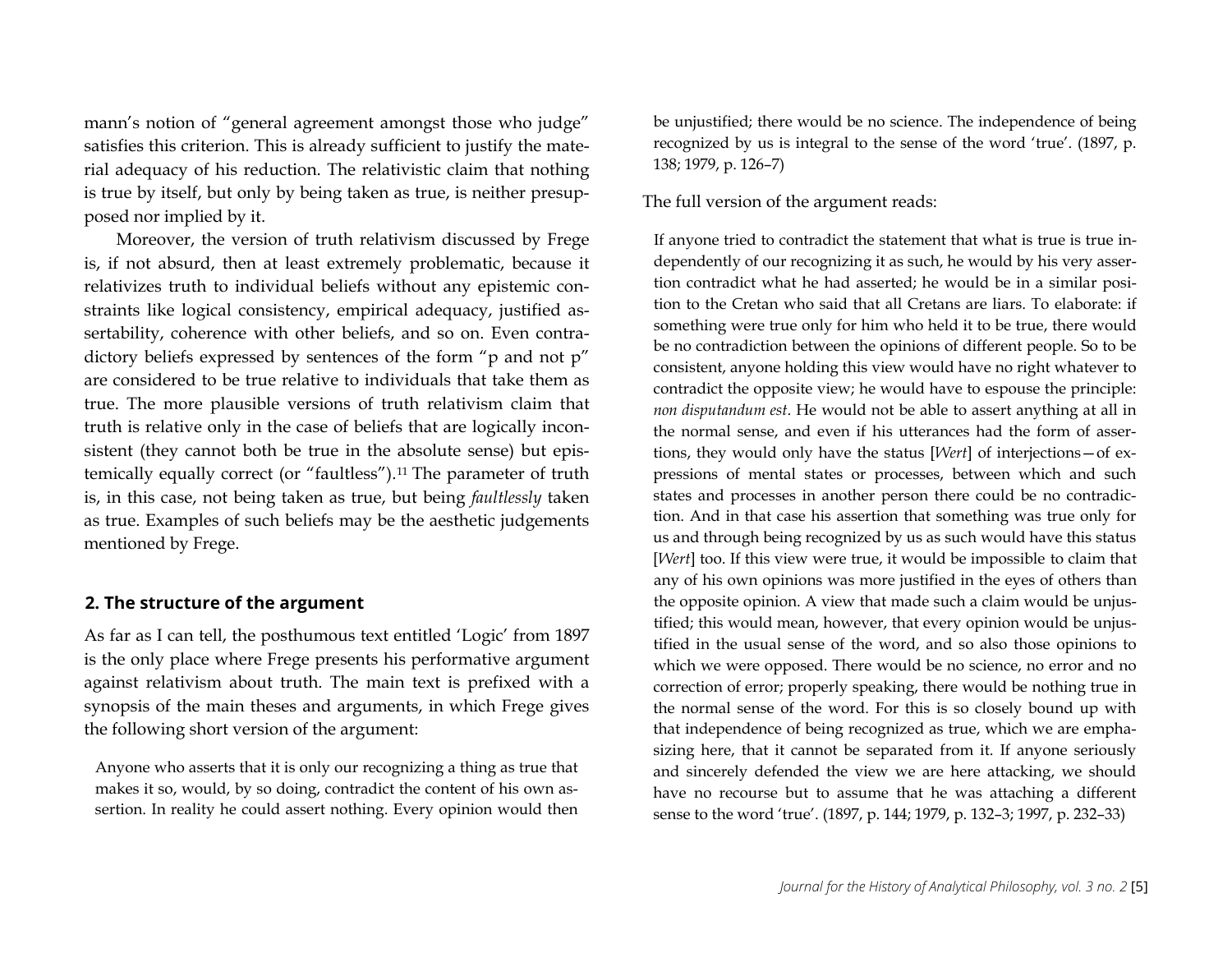The main thesis defended by Frege here is the objectivity of truth: the independence of being true from being taken to be true. His argument has the structure of a Kantian "transcendental argument". Such arguments are based on the method of establishing that something is a fact by showing that it is a "condition of the possibility" of some other facts that are taken for granted. In Frege's case, the facts taken for granted are the existence of such things as successful assertion and contradiction, successful justification and genuine science. His argument aims to show that the objectivity of truth is a condition of the possibility of these facts. From this he finally concludes that the objectivity of truth is also a fact.

In the elaboration of his argument, Frege focuses on the thesis of the relativity of truth ("if something were true only for him"). The core of his argument is the claim that the truth relativist cannot consistently "assert anything at all in the normal sense". When he utters an assertoric sentence like 'Snow is white', then his utterance does not have the status of a genuine assertion, but of an expressive speech act like 'Ouch!' The reason is that, by asserting 'Snow is white', the relativist cannot consistently claim that the content of his assertion is true in the normal, absolute sense, but only that he takes this content to be true. Consequently, by uttering 'Snow is white', he simply expresses that he believes that snow is white, just as by shouting 'Ouch!', he expresses that he is in pain. The only difference is that, in the first case, he expresses a propositional mental state, while in the second case he expresses a non-propositional one.

From this Frege infers that the thesis of truth relativism cannot be consistently asserted: "And in that case [when he is consistent] his assertion that something was true only for us and through being recognized by us as such would have this status [of a merely expressive speech act] too". It is hence incoherent to assert that truth is relative. The problem is that the absoluteness of truth is a success condition for assertions in the normal sense. For, to assert a given propositional content, we must present it as true. Since the "independence of being recognized by us" is integral to the sense of the word 'true', to assert the content in the normal sense we must present it as true in the normal sense, that is, as being true independently of being recognized as true by us. This implies that the truth relativist cannot consistently make any assertion in the normal sense; for he denies that anything is true independently of being recognized by us.

Strictly speaking, the truth relativist cannot even have a belief in the sense of a mental state that may contradict a belief of another person. For, to form such a belief, we must recognize a thought as true in the normal sense of 'true', that is, as being true independently of being recognized as true. The absoluteness of truth is hence not only a success condition for assertion, but also for such cognitive acts as the formation of a belief (judgement). Consequently, when the consistent truth relativist utters an assertoric sentence, he does not even express a belief in the normal sense, but only a belief-like mental state that cannot contradict the belieflike mental states of other persons.

Clearly, the kind of incoherence that Frege attributes to the truth relativist is not semantic, but performative incoherence. A semantic incoherence arises when we assert two sentences with conflicting truth conditions. Thus, we cannot coherently assert the sentences 'It is raining' and 'It is not raining', because they cannot both be true. The sentences

(1) It is raining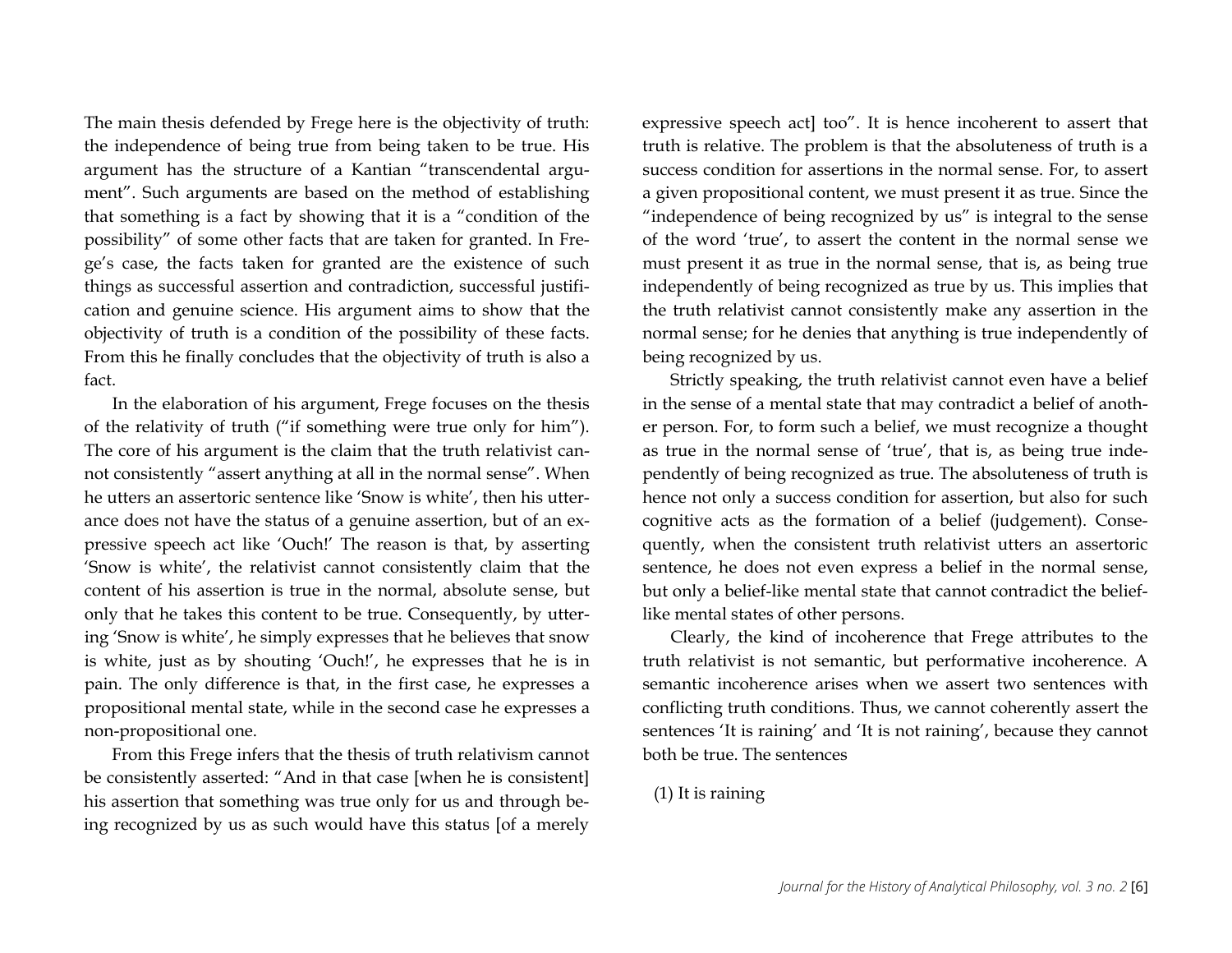#### and

(1') I do not believe that it is raining,

on the other hand, can both be true. Nevertheless, by asserting the "Moorean" sentence

(1'') It is raining, but I do not believe that it is raining,

which is the conjunction of  $(1)$  and  $(1')$ , the speaker contradicts himself in a performative sense. For, by asserting (1), he expresses that he believes that it is raining. This belief is not expressed by the propositional content of (1), but by the act of asserting (1). Consequently, when we assert (1), we cannot coherently assert also (1'). There is, in this case, a conflict between the success conditions of asserting (1) and the success conditions of asserting (1'). To assert (1) successfully, we must not simultaneously assert (1'), and *vice versa*. When we assert the "Moorean" sentence (1''), we are hence contradicting ourselves, because we are expressing that we believe and not believe that it is raining.[12](#page-17-6)

Obviously, the assertion of the thesis of truth relativism,

(2) Every truth is relative,

does not contain any semantic contradiction. When (2) is true, then (2) itself is a relative truth. But from this we cannot derive any contradiction; in particular, we cannot derive that (2) is an absolute truth. Hence, the assertion of (2) is semantically coherent. Nevertheless, the assertion of (2) leads to a performative contradiction. To assert (2) successfully, it does not suffice to claim that its content is relatively true; it is necessary to claim that it is true in the normal, absolute sense of being true. For, when we restrict ourselves to the claim that the content of (2) is true for us, we are

not really making an assertion, but we are merely expressing the belief-like mental state of taking as true for us that every truth is relative. Consequently, when we assert (2) in the normal sense of asserting something as absolutely true, we are contradicting ourselves, because we are claiming, on the one hand, that every truth is relative, and on the other hand that this claim is absolutely true. To be consistent, we must hence confine ourselves to the claim that (2) is relatively true. In this case, however, we do not succeed in making any genuine assertion at all. The truth relativist is thus confronted with the dilemma that the assertion of his thesis is either inconsistent or unsuccessful. To stay consistent, he must resist asserting his thesis, and to assert his thesis, he must give up its content.

Since Frege compares the relativist's position with the position of the Cretan who said that all Cretans are liars, one might object that the incoherence he wishes to attribute to the relativist is a semantic one after all. The reason is that the liar paradox is normally considered a semantic paradox. Note, however, that this paradox has also a performative reading. The liar asserts

(2') All my assertions (including this one) are lies.

The assertion of (2') is semantically incoherent because the truth conditions of  $(2')$  cannot be satisfied: when  $(2')$  is true, then  $(2')$ itself is a lie and hence false. Nevertheless, the assertion of (2') is also performatively incoherent because, to assert (2') successfully, the liar must present (2') as a truth, not as a lie. He asserts something like 'All my assertions are lies, but this is a lie', which is equivalent to the "Moorean" assertion 'All my assertions are lies, but I do not believe this'. In both cases, the liar does not succeed in making a genuine assertion, because he expresses both that he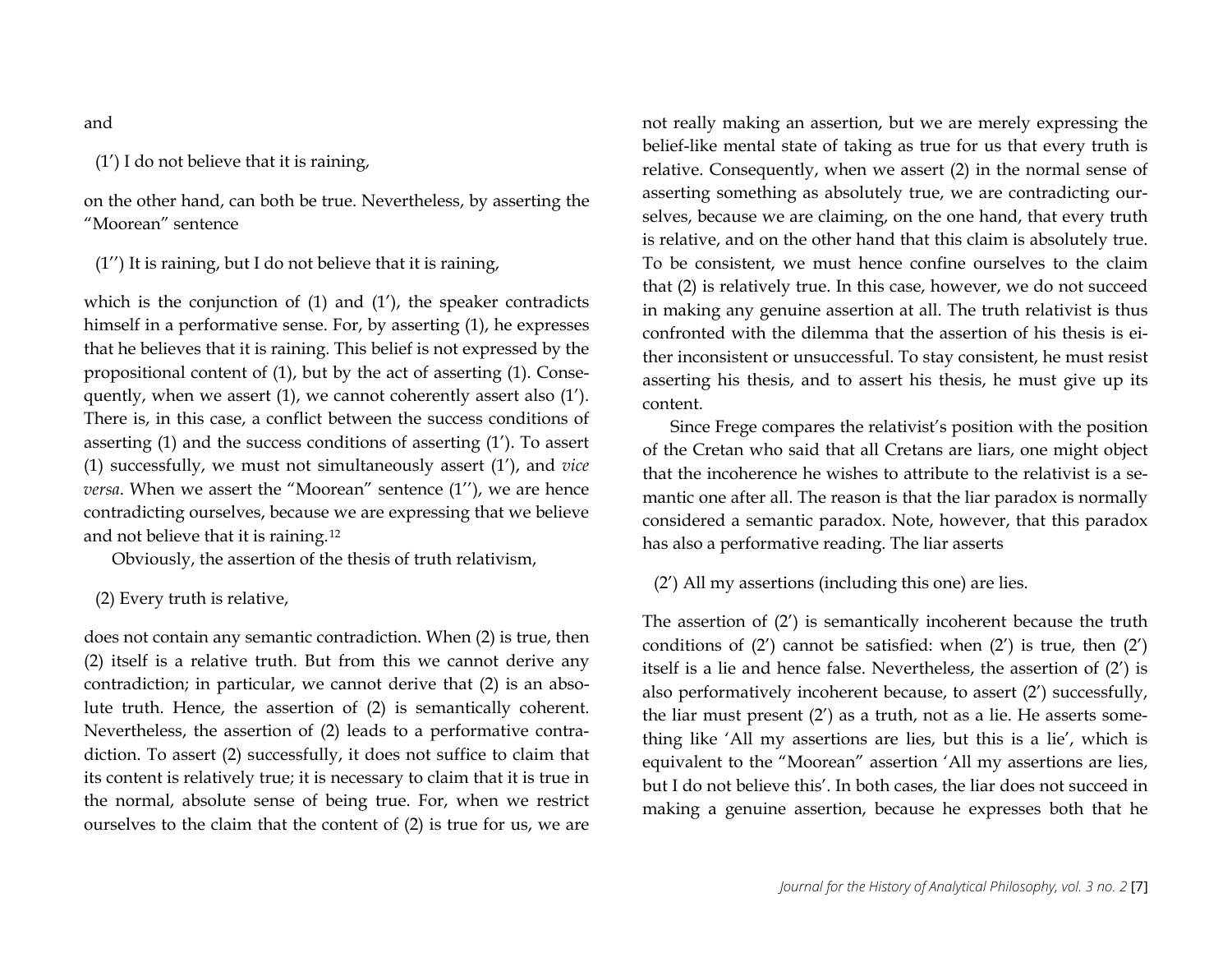believes and that he does not believe that all his assertions are lies. By *asserting* that all his assertions are lies, he expresses that he believes the content of his assertion, and, by asserting that *all his assertions are lies,* he expresses that he does not believe this content. This is because a lie is an assertion, the content of which the speaker knows to be false.

According to Frege, the relativity of truth has, moreover, the following four disastrous consequences. First, there can be no contradiction between the opinions of different people. Suppose, for instance, that the truth relativist wants to contradict the common opinion that snow is white. To this end, he asserts the sentence 'Snow is not white'. To stay consistent, he must confine himself to expressing that he takes snow's not being white as true for him. For this reason, he does not really succeed in contradicting this opinion. The same holds for any other opinion the truth relativist wants to contradict. Consequently, it is impossible, for him, to engage in any scientific debate. With regard to any disputed issue, he must espouse the principle: *non disputandum est*. Second, every opinion would be unjustified. When we want to justify a given opinion in the usual sense of this word, we must show that it is more plausible than the opposite opinion. But, the relativity of truth implies the principle: *non disputandum est*. Third, there would be no error. If to be taken to be true is a sufficient condition for being true (in the relative sense), then every judgement verifies itself (in the relative sense). Just as an object becomes beautiful by being taken as beautiful, so too a propositional content becomes true (in the relative sense) by being taken as true. It is hence impossible to form a "belief" that is wrong. Because of these consequences, the truth relativist faces the additional problems that he cannot successfully justify his thesis or defend it in the context of a scientific debate. To stay consistent, he must remain silent in any debate about truth relativism.

The fourth and perhaps most bizarre consequence is that, properly speaking, "there would be nothing true in the normal sense of the word." That snow is white, for instance, would be neither true nor false in the normal sense of these words, but true for one person and false for another. There would hence be no proper thoughts, considered as truth bearers in the normal sense, and no facts, considered as true thoughts.

These consequences are considered by Frege to be a *reductio ad absurdum* of the assumption that truth is relative. The conclusion he finally draws from this is that truth is absolute.

# **3. Frege on the role of truth in making judgements and assertions**

The central premise of Frege's argument is that the absoluteness of truth is a success condition for assertion. Regarded from the viewpoint of the current discussion about truth, this claim seems to be plainly wrong, because the speech act of assertion *per se* does not involve the application of the concept of truth.[13](#page-17-7) Thus, in order to assert that snow is white, we do not need to claim that the thought that snow is white is true, but only that snow is white. We assert something about snow, and not about the thought that snow is white. Hence, successful assertion does not depend on the properties of truth at all. The truth relativist can assert successfully that snow is white without committing any kind of incoherence.

Frege's argument seems to presuppose that an assertion or judgement consists in the predication of truth. This view is indeed suggested by a passage in the early *Begriffsschrift* from 1879.[14](#page-17-8) In §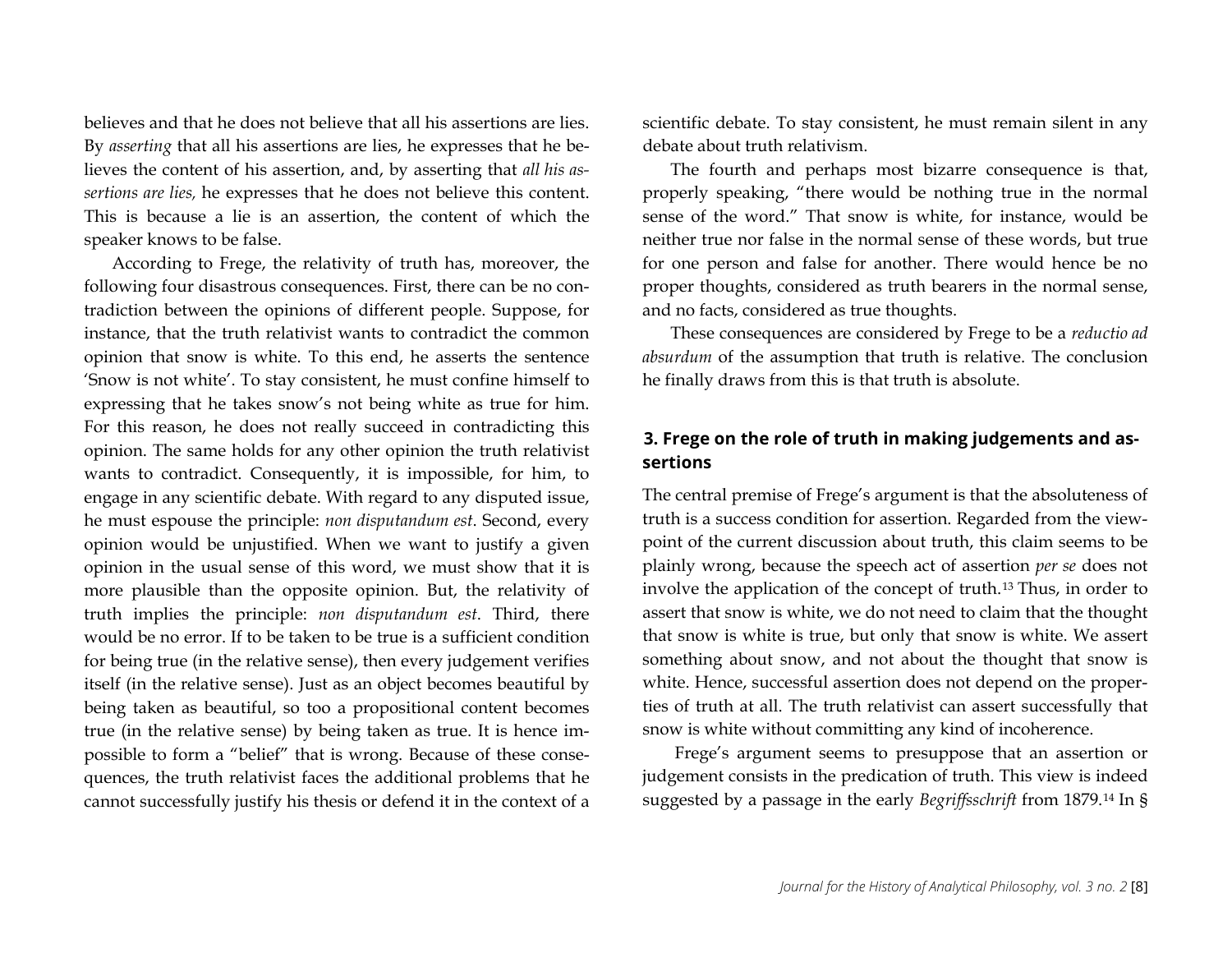3, he gives the following general description of the syntactical structure of the formal language:

Imagine a language in which the sentence [*Satz*] 'Archimedes was killed at the capture of Syracuse' is expressed in the following way: 'The violent death of Archimedes at the capture of Syracuse is a fact'. Even here, if one wants, subject and predicate can be distinguished, but the subject contains the whole content, and the predicate serves only to present it as a judgement. *Such a language would have only one predicate for all judgements, namely, 'is a fact'*. [...] *Our Begriffsschrift is such a language and the symbol* ⊢ *is its common predicate for all judgements.* (cf. § 3, partly my translation)

The language we are supposed to imagine is a fragment of English that we may call "Nominalized English". It contains only a single predicate, 'is a fact'. All other expressions are either proper names, variables, or names for functions. The sentence 'Romeo loves Juliet' can be translated into Nominalized English as 'The love of Romeo for Juliet is a fact', and the sentence 'Everything is identical to itself' as 'The identity of *x* with *x* for all arguments x is a fact', and so on. $15$ 

According to this translation, which is supposed to make the logical structure of our judgements and assertions explicit, the general logical form of assertoric sentences is '⊢ ∆', which may be read as 'The circumstance  $\Delta$  is a fact'. This analysis strongly suggests the view that assertion and judgement consist in the predication of truth of a circumstance (or propositional content): to assert (or to judge) that snow is white is to predicate truth of the whiteness of snow. This analysis implies immediately that the success of assertions and judgements actually depends on the properties of truth. Given the relativist notion of truth (or fact), by asserting '⊢∆', we are merely claiming that the circumstance ∆ is a fact *for*

us. We are not really making an assertion, but we are only expressing a certain belief-like mental state. The assertion of '⊢∆' is always a pseudo-assertion.

There can, however, be no doubt that Frege rejects this conception at least in his mature period, to which also the posthumous writing containing the argument against relativism about truth belongs. In "On *Sinn* and *Bedeutung*" (1892), for instance, he stresses that the predication of 'true' is neither a necessary nor a sufficient condition for making an assertion (cf. Frege 1892, p. 150; 1997, p. 158). To take this into account, Frege construes the judgement stroke, in the system of *Grundgesetze* (1893), not as a predicate, but as a sign *sui generis* that has neither a sense nor a *Bedeutung*. Its counterpart, in natural language, is not the predicate 'is true' (or 'is a fact'), but "the form of the assertoric sentence".

Given Frege's thesis that assertion does not consist in the predication of truth, the question arises: why, in his view, is the absoluteness of truth a condition for successful assertion? There are basically two options to be analyzed. According to the first, this condition results from the propositional content of assertions, and according to the second it results from the act of making an assertion.

#### **3.1. The omnipresence of the sense of the word 'true'**

We saw that Frege's claim that the absoluteness of truth is a success condition for assertion appears to be wrong, because most assertions do not involve the concept of truth at all. However, Frege's deflationist analysis of 'true' implies that every assertion actually contains the claim that something is true. When, for instance, we assert that sea-water is salty, we are asserting that it is true that sea-water is salty. To see this, consider sentence pairs like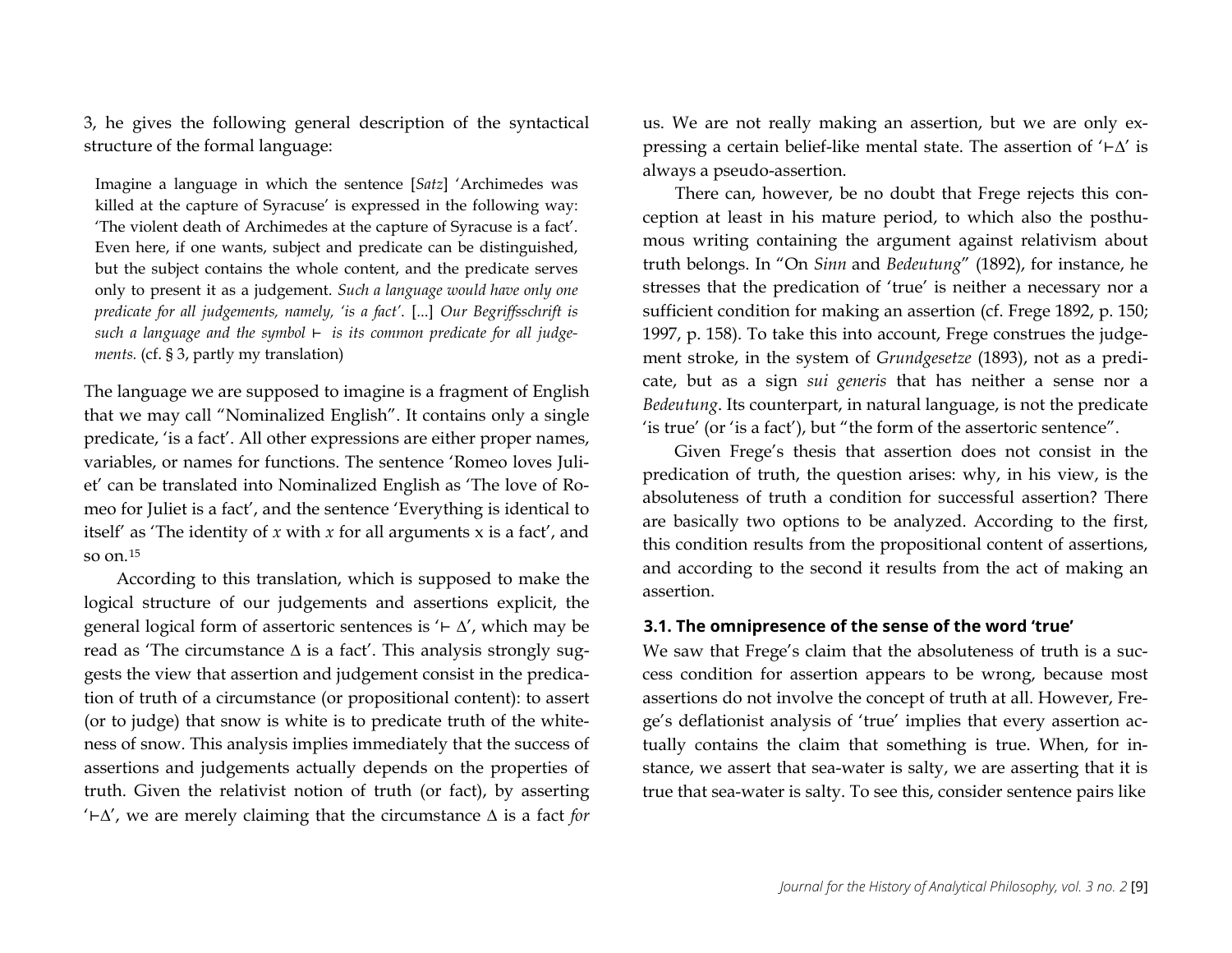(3) Sea-water is salty.

(3') It is true that sea-water is salty.

According to Frege, (3) and (3') express exactly the same sense. The identity of these senses suggests that the word 'true' does not have any sense at all. This would imply that, neither by asserting (3) nor by asserting (3'), we claim that something is true. But Frege explicitly rejects the view that 'true' does not have any sense at all. The reason seems to be that this view conflicts with the principle of compositionality. He argues as follows:

This may lead us to think that the word 'true' has no sense at all. But in that case a sentence in which 'true' occurred as a predicate would have no sense either. All one can say is: the word 'true' has a sense that contributes nothing to the sense of the whole sentence in which it occurs as predicate. (1915, p. 271–72; 1997, p. 323)

Since the sense of 'true' is part of the sense of 'It is true that *p*', and since '*p*' and 'It is true that *p*' always express the same sense, the sense of 'true' is a part of the sense of any sentence whatever. Note that this thesis, which has come to be known as the thesis of the "omnipresence" of the sense of the word 'true', presupposes that a sense S may be a part of the thought T although there are sentences expressing T that do not contain a part that expresses S.[16](#page-17-9) Thus, the sense of 'true' is also part of the thought expressed by (3), although this sentence does not contain the word 'true'. This is a direct logical consequence of the assumptions that the sense of 'true' is a part of the thought expressed by  $(3')$  and that  $(3)$  and  $(3')$  express the same thought.

According to the relativist conception, the sense of the expression 'it is true that *p*' is expressed in a logically more correct way by the relational predicate 'it is true for *x* that *p*', because truth is a relational property of thoughts that depends on individuals. To take the indexical character of sentences containing this relational predicate into account, we must read (3') as

(3'') It is true for me that sea-water is salty.

Therefore, the relativist conception implies that sentence pairs like (3') and (3'') always express the same sense. When we combine this conception with Frege's deflationist analysis of 'true', we get a relativist version of the deflationist analysis of 'true' according to which also sentence pairs like

(3) Sea-water is salty.

(3'') It is true for me that sea-water is salty.

always express exactly the same sense. When I assert (3), I am asserting that it is *true for me* that sea-water is salty, or—what comes to the same thing—that sea-water is *salty for me*. Just as when I assert that this rose is beautiful, I am asserting that this rose is beautiful for me, so too when I assert that any other object x has any other property F, I am asserting that *x* is F for me.

Evidently, this *indexical* version of truth relativism implies immediately that error is impossible. Every judgement verifies itself (in a relative sense), because the truth maker of the judgement that  $p$  is the act of judging that  $p$ . By taking (3) to be true, (3) becomes (relatively) true. Furthermore, the indexical version also implies that it is impossible to contradict the opinion of another person or to justify one's own opinion. For, given that the sense of 'true' is a part of any thought, the indexicality of the sense of 'true' rules out that different speakers express the same thought. It is hence impossible that one speaker denies what another speaker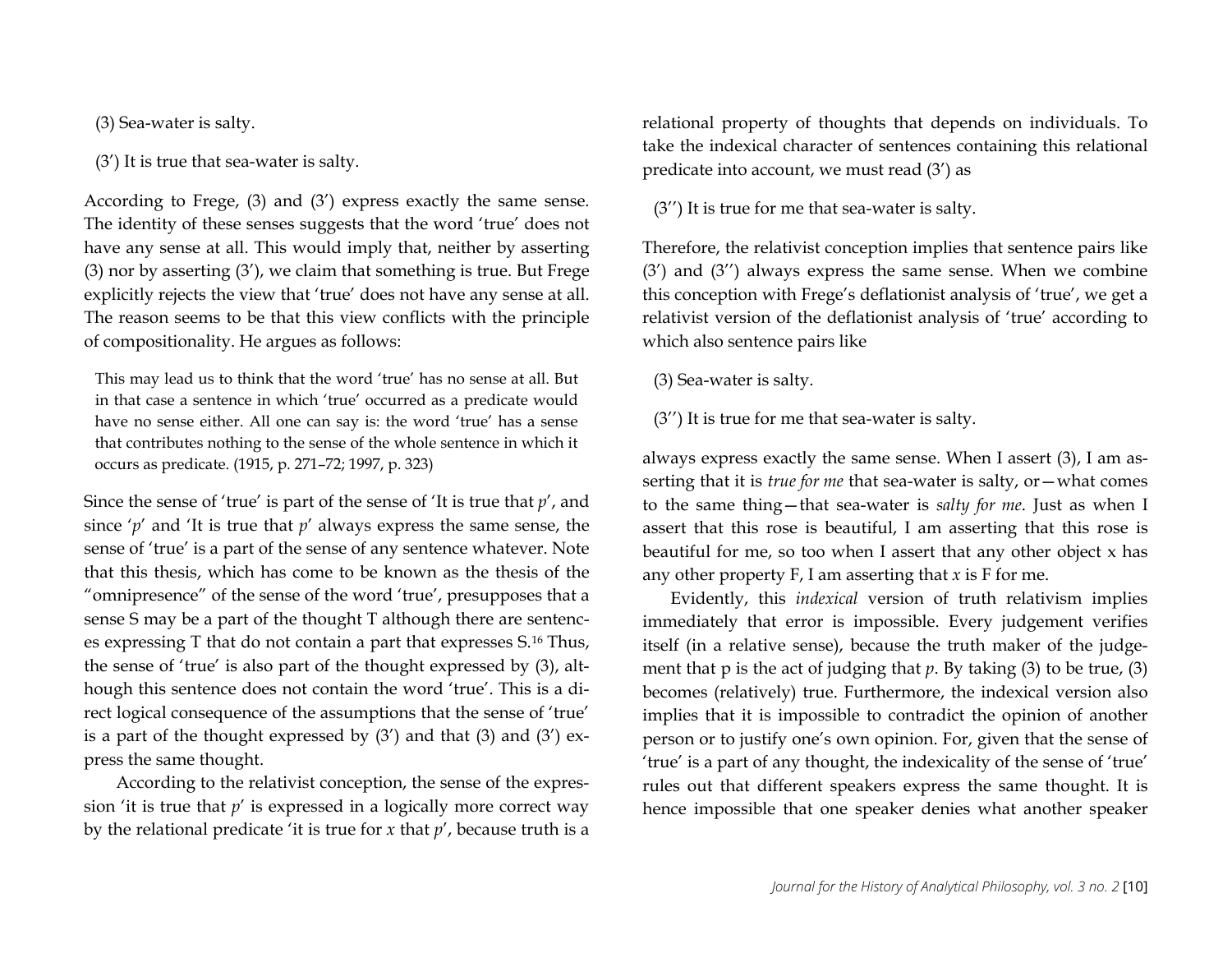affirms. The truth relativist must consequently espouse the principle: *non disputandum est*.

However, the indexical version does not imply that successful assertion is also impossible. When the sense of 'true' is relative, the contents of assertions are also relative, but this does not imply that these contents cannot be asserted in a successful way. As a matter of fact, we do succeed, after all, in asserting sentences containing indexicals like 'I believe that sea-water is salty'.

## **3.2. Assertion as the advancement from a thought to a truth value**

In his mature system, which is characterized by the distinction of sense and *Bedeutung*, Frege rejects the conception of assertion and judgement as the predication of truth to a thought. In 'On *Sinn* and *Bedeutung*', he construes assertoric sentences as proper names of a truth value. The sense of such a name is a thought, and its *Bedeutung* is the truth value of this thought. With regard to the relation between the sense and the *Bedeutung* of an assertoric sentence, he writes:

One might be tempted to regard the relation of the thought to the True not as that of sense to *Bedeutung*, but rather as that of subject to predicate. One can, indeed, say: 'The thought, that 5 is a prime number, is true'. But closer examination shows that nothing more has been said than in the simple sentence '5 is a prime number'. The truth claim arises in each case from the form of the assertoric sentence, and when the latter lacks its usual force, e.g., in the mouth of an actor upon stage, even the sentence 'The thought that 5 is a prime number is true' contains only a thought, and indeed the same thought as the simple '5 is a prime number'. It follows that the relation of the thought to the True may not be compared with that of subject and predicate. Subject and predicate (understood in the logical sense) are just elements of thoughts; they stand on the same level for

knowledge. By combining subject and predicate, one reaches only a thought, never passes from a sense to its *Bedeutung*, never from thought to its truth-value. One moves at the same level but never advances from one level to the next. (Frege 1892, p. 150; 1997, p. 158).

Unfortunately, Frege never elaborated a positive account of judgement and assertion, one which tells us what we are positively doing when we are making a judgement or assertion. We are only told that we are "advancing" from the level of sense to the level of *Bedeutung*. This step is not effected by the predication of 'true', but by the assertoric force with which we commonly utter assertoric sentences. For this reason, Frege considers the "form of the assertoric sentence" as the primary and effective linguistic means of putting something forward as true. In the manuscript 'Logic' (1897), he explicitly says that

... it is really by using the form of the assertoric sentence that we express truth [*womit wir die Wahrheit aussagen*], and to do this we do not need the word 'true'. Indeed, we can say that even where we use the locution 'it is true that ...' the essential thing is really the form of the assertoric sentence. (Frege 1897, p. 140; 1997, p. 229, partly my translation)

Anachronistically speaking, this form is the *type* of assertoric sentences, that is, the syntactic pattern that distinguishes assertoric sentences from imperative and interrogative ones. It is syntactically realized by such features as word order, punctuation, and the mood of the verb. Whereas, for instance, in 'Is snow white?' the auxiliary verb 'is' occurs before the subject 'snow', in 'Snow is white' the subject occurs before the auxiliary verb.

Frege is aware that, properly speaking, the effective means in natural language of asserting something as true is not this form, but the *assertoric force* with which assertoric sentences are normally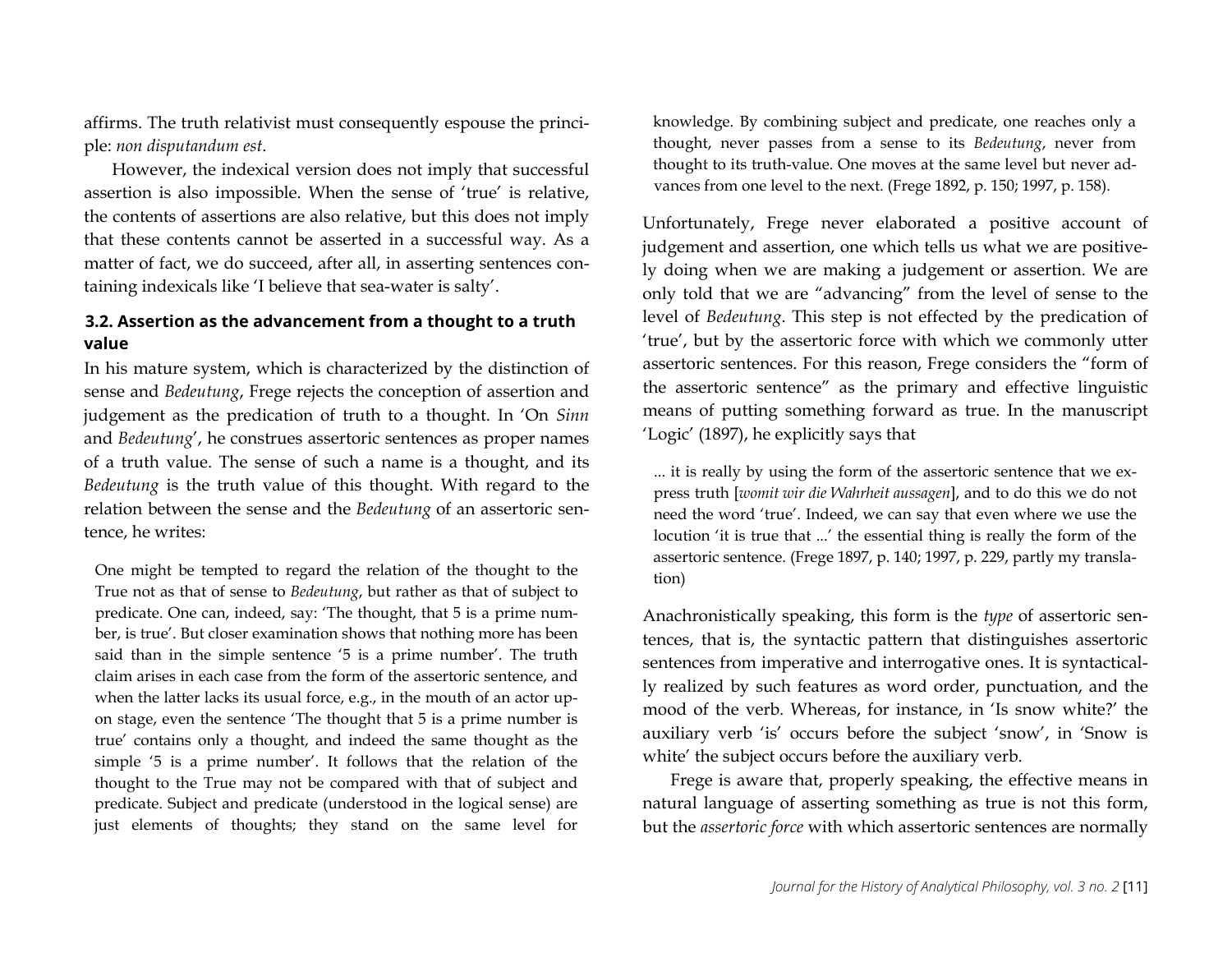uttered. This is because there are contexts in which we utter assertoric sentences without claiming truth for their content (as, for instance, on stage). He takes this into account when he writes: [17](#page-17-10)

In order to put something forward as true, we do not need a special predicate: we need only the assertoric force with which the sentence is uttered. (1914, p. 251–52; 1976, p. 233)

What exactly are we doing when we are asserting or judging a thought as true? What must we do in order to "advance" from a thought to a truth value? The answer suggested by Frege's theory of sense and *Bedeutung* is that we must determine the values of the corresponding functions for the corresponding objects as arguments. Thus, to assert or judge that snow is white, we must advance from the thought that snow is white to a truth value, and to do that we must determine the value of the function White $(x)$  for the snow as argument. By asserting that snow is white, we are hence identifying the value White(snow) with the True. Generalizing this, we can say that to assert a sentence is to identify the truth value denoted by that sentence with the True.

This reconstruction is strongly suggested by Frege's description of the linguistic function of the judgement-stroke, which is the formal counterpart of the form of the assertoric sentence. [18](#page-17-11) In *Function and Concept* (1891), he writes: [19](#page-17-12)

[B]y writing

⊢ 2+3=5

we assert that 2+3=5. Thus we are not just writing down a truthvalue, as in

 $2+3=5$ ,

but also at the same time saying that it is the True. (Frege 1891, pp. 136–7; 1997, p. 142)

Frege is almost explicitly saying here that, by asserting that 2+3=5, we are identifying the truth value 2+3=5 with the True. In § 5 of *Grundgesetze*, Frege explains the linguistic function of the judgement stroke in exactly the same way:

We have already said above that nothing at all is asserted in a mere equation; '2+3=5' simply designates a truth-value, without saying which of the two it is. … We therefore need another special sign to be able to assert something as true. For this purpose I place before the name of the truth-value the sign '⊢' … (Frege 1997, p. 215)

This description also implies that, to assert a sentence as true, we must identify the truth value denoted by the sentence with the True. Similarly, in 'On *Sinn* and *Bedeutung*', Frege claims that the act of judging consists in the "distinction" of parts within a truth value:

Judgements can be regarded as advances from a thought to a truthvalue. ... One might also say that judgements are distinctions of parts within truth-values. Such distinction occurs by a return to the thought. To every sense attaching to a truth-value would correspond its own manner of analysis. (1892, p. 150; 1997, p. 159)

For instance, by judging that snow is white, we decompose the True into the function White $(x)$  and the object snow. By judging that sea-water is salty, we decompose the True into the function Salty(x) and the object sea-water, and so on. The act of judging is here not described in terms of the identification of a truth value with the True, but in terms of the "distinction" of parts within truth values. But the basic idea is again that by judging that sea-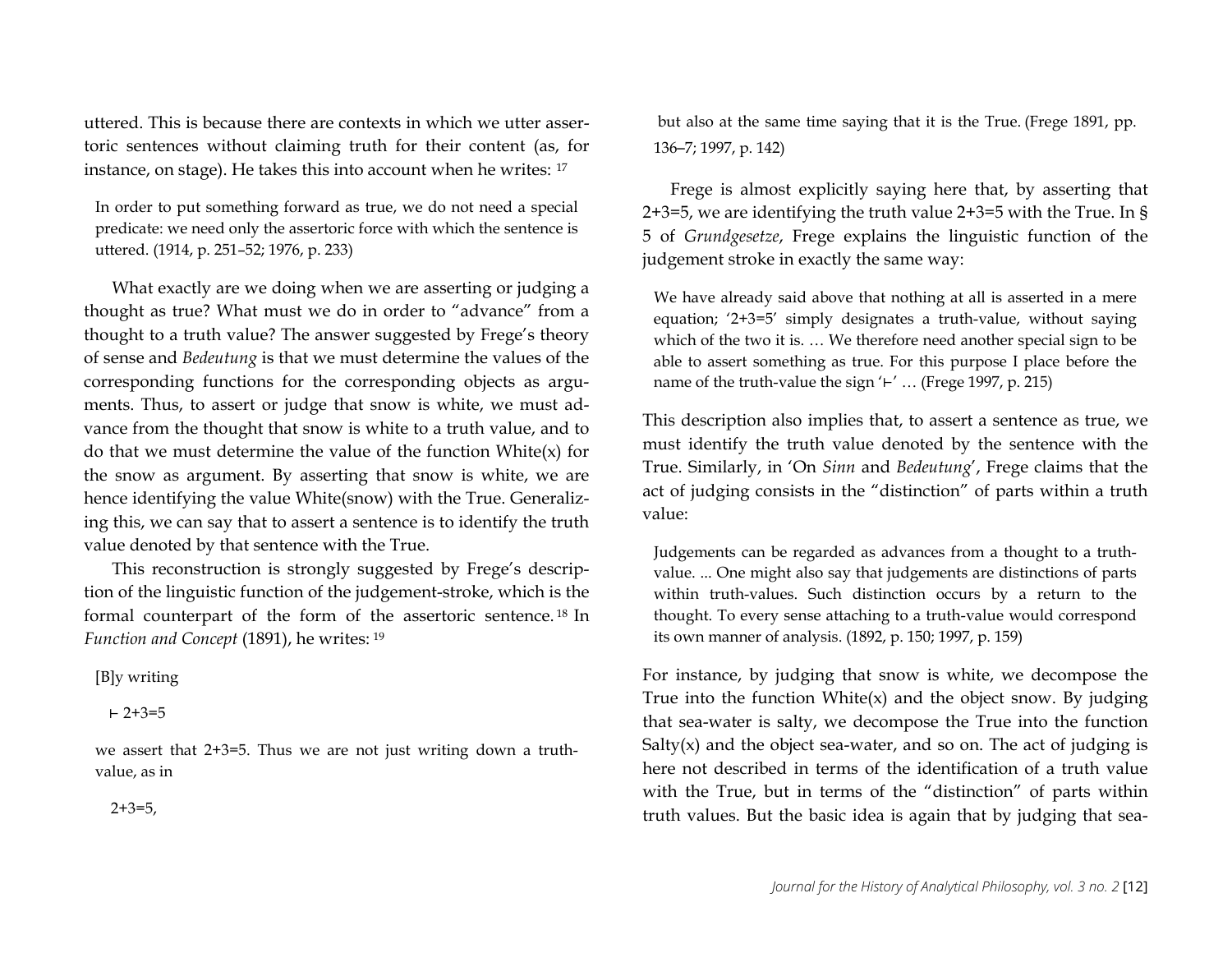water is salty, we are determining the value of the function Salty(x) with sea-water as argument. To distinguish sea-water and Salty(x) as parts within Salty(sea-water) is to consider Salty(seawater) as the value of  $Salty(x)$  with sea-water as argument.

The version of truth relativism suggested by this conception of judgement maintains that the structure of the truth values depends on the way we are decomposing them, that is, on our judgements. Whether, for instance, the value of Black(snow) is the True, depends on our acknowledgement of Black(snow) as the True. By acknowledging Black(snow) as the True, Black(snow) becomes true (in the relative sense). Hence, the structure of the True, its composition of functions and objects, depends on how we slice up the True by means of our judgements.

In contrast to the relativity of the sense of 'true', the relativity of the truth values does not refer to the level of sense, but of *Bedeutung*. According to the indexical version of truth relativism, the truth of thoughts is relative, whereas, according to the present version, the "facts" are relative. Since Frege considers the concepts and relations denoted by predicates as functions whose value is always a truth value, to say that White(snow) is the True is the same as to say that snow is white.[20](#page-17-13) The relativity of the truth values is hence a kind of ontological relativity. When the truth value of White(snow) is relative, the whiteness of snow is relative as well. Snow is white only insofar as it is taken as white; just as a rose becomes beautiful by being taken as beautiful, so too snow becomes white by being taken as white.

Obviously, this *ontological* version of truth relativism implies that nothing is true in the normal sense. Given Frege's conception of assertion as the advancement from a thought to a truth value, it also implies that successful assertion is impossible. For, to make a successful assertion, the speaker must claim that the content of his assertion is true in the normal sense. But given the relativity of the truth values, by advancing from a thought to the True he does not claim that the thought is true in the normal, absolute sense, but only that it is true for him. The relativity of his claim does not derive this time from the propositional content of assertions – the omnipresence of the sense of 'true' –, but from the speech act of asserting a propositional content *as true*. From this we can finally derive Frege's thesis that the assertion of truth relativism is incoherent.[21](#page-17-2)

#### **Dirk Greimann**

Departamento de Filosofia Universidade Federal Fluminense greimann@dirk-greimann.de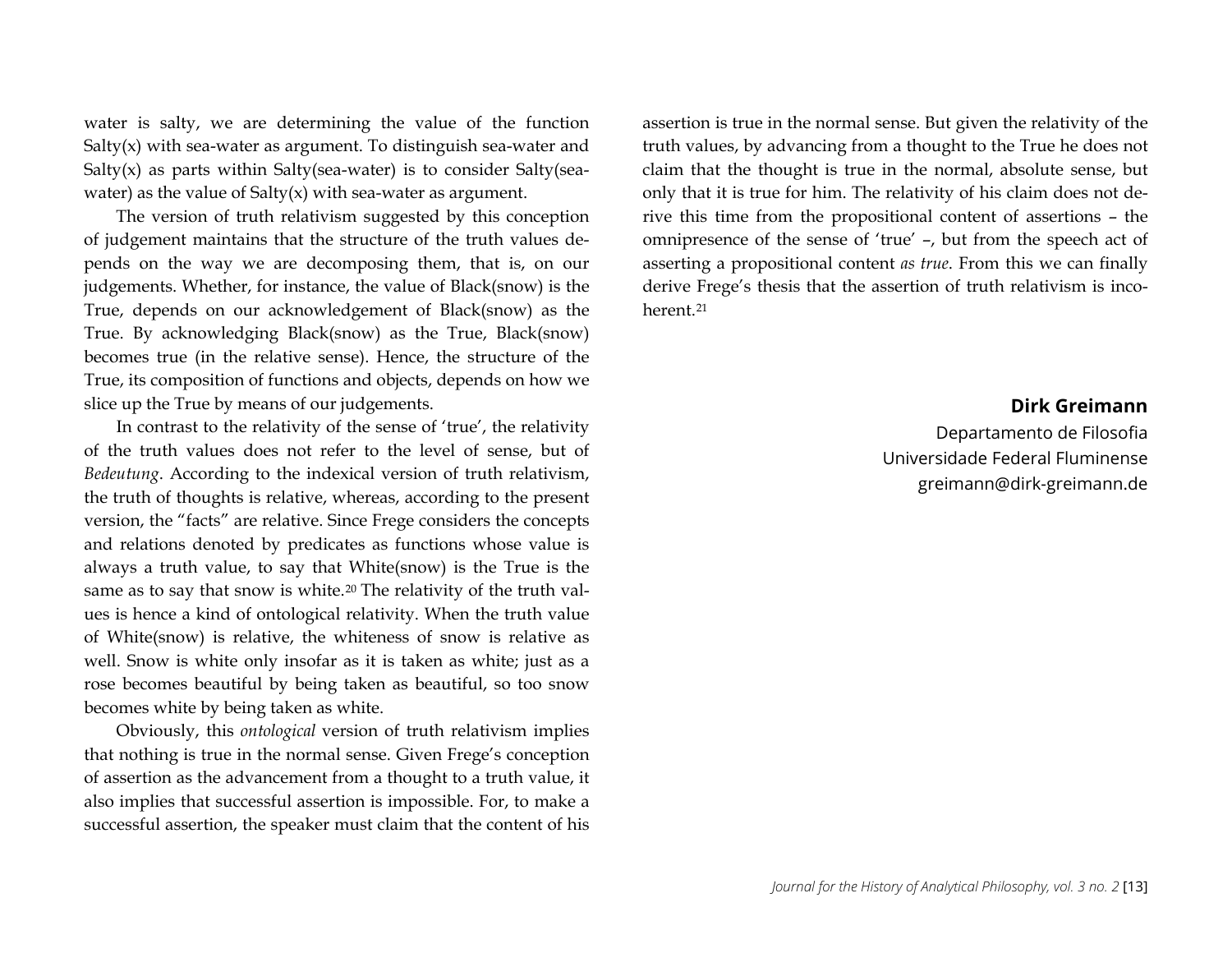#### <span id="page-14-0"></span>**Notes**

 $\overline{a}$ 

<sup>1</sup> In Hales 1997, this argument is thoroughly analyzed. For an overview of the current discussion about truth relativism, see the collection García-Carpintero/Kölbel 2008.

<sup>2</sup> As far as I can tell, the argument has not been analyzed until now. Rosenkranz 2008 treats a related but different topic.

<sup>3</sup> See Frege 1893, p. XVI; 1997, p. 202, and also Frege 1918, p. 343; 1997, p. 326.

<sup>4</sup> I am simplifying here. In the example given, 'p' and 'q' are sentential variables. Thanks to the treatment of sentences as proper names, Frege instead uses individual variables and the Horizontal to formulate axiom I. For more details, see Weiner 2005, especially pp. 334 ff.

<sup>5</sup> Frege uses as an example the law of identity. Considered as a law of truth, it says that every object is identical to itself. Considered as a psychological law, on the other hand, it says that it is impossible for people of our time to recognize an object as different from itself (cf. Frege 1893, p. XVII; 1997, p. 204).

<sup>6</sup> The eternity of the logical laws is also stressed in Frege 1897, pp. 159 f.; 1997, pp. 249 f.

<sup>7</sup> See Taschek 2008, pp. 384 ff.

<sup>8</sup> For a more thorough discussion of Tascheck's claim, see Greimann 2014.

<sup>9</sup> I am presupposing here that, in Frege's view, aesthetic judgements can be reduced to theoretical ones: to judge an object as beautiful is to judge the thought that this object is beautiful for the judging subject as true. This reading is suggested by Frege's claim that "the identity of the speaker is essential to the sense" of a sentence containing an aesthetic judgement. On an alternative reading, Frege construes aesthetic judgements as judgements *sui generis*: judging something as beautiful cannot be reduced to judging something as true. In this case, the role of beauty in aesthetic judgements corresponds to the role of truth in theoretical judgements. Beauty is not a part of the propositional content of aesthetic judgements, but the measure applied in such judgement.

<sup>10</sup> See Quine 1960, § 53.

<sup>11</sup> For a discussion of some of these versions, see the collection García-Carpintero/Kölbel 2008.

<sup>12</sup> There are, of course, alternative explications of the paradoxical character of asserting (1''); see, for instance, Vanderveken 1980, p. 257. But the explication given here best suits the reconstruction of Frege's argument.

<sup>13</sup> See, for instance, Alston 2007, pp. 11 ff.

<sup>14</sup> Cf. Frege 1983, p. 11.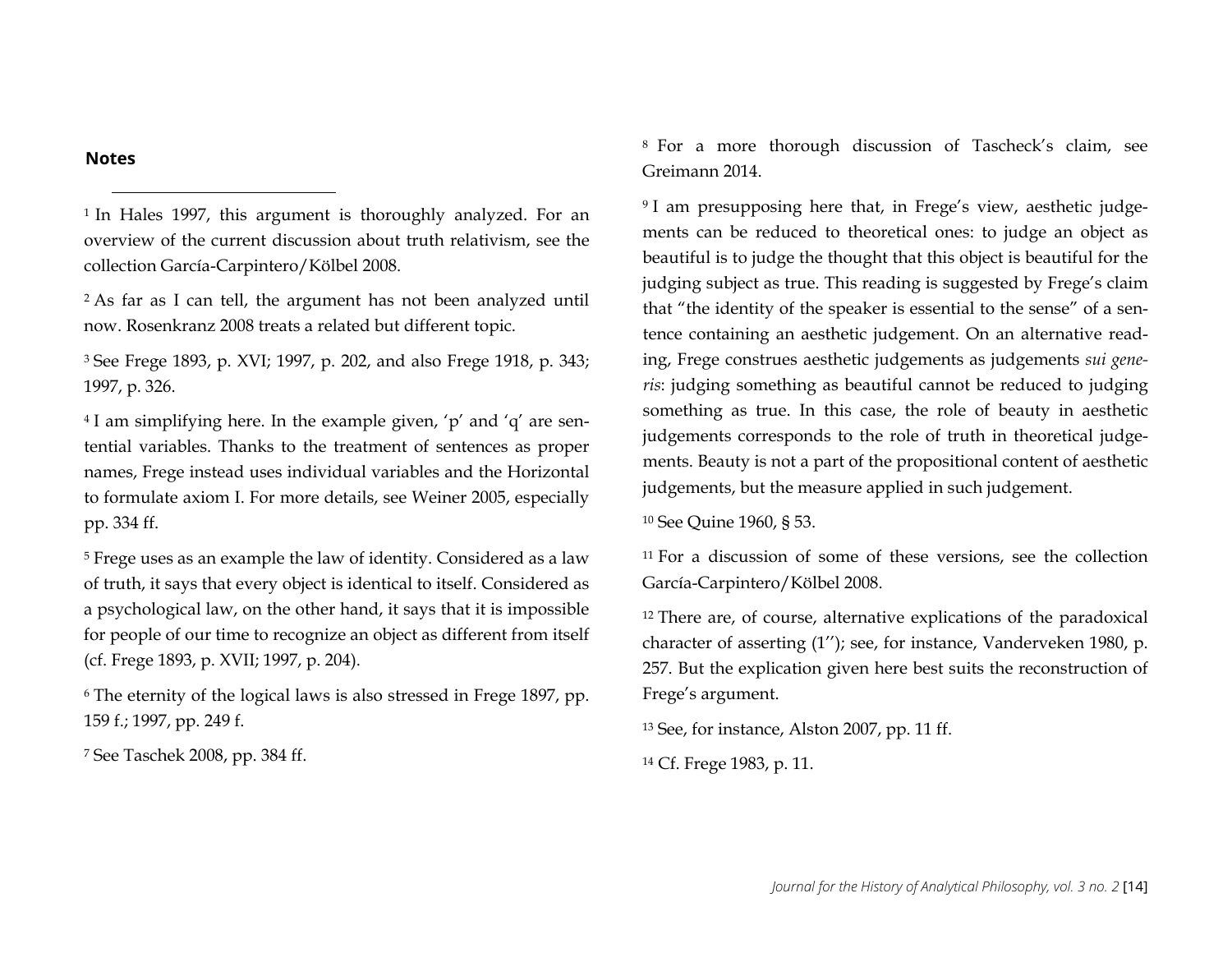<span id="page-15-0"></span><sup>15</sup> For a detailed reconstruction of the syntax, the semantics, and the pragmatics of Frege's first and also his second system, see Greimann 2000 and 2008.

<sup>16</sup> See, for instance, Burge 1986, p. 145 and Künne 2008, p. 22.

<sup>17</sup> Frege also makes this claim in 'On *Sinn* and *Bedeutung*' (1892, p. 150; 1997, p. 158), in 'Logic' (1897, p. 140; 1997, p. 229), and in 'Thought' (1918, pp. 346–7; 1997, pp. 329-30).

<sup>18</sup> In Textor (2010), a different reconstruction is given according to which the acknowledgement of the truth of a thought is a nonpropositional attitude like seeing an object. This reconstruction ignores Frege's description of the linguistic function of the judgement stroke, however. For the same reason, the standard interpretation of Frege's notion of assertion, according to which to assert is merely to express the inner acknowledgement of the truth of a thought, is inadequate I think. For a detailed reconstruction of Frege's notion of assertion, see Greimann 2012.

<sup>19</sup> A parallel explanation is to be found in § 32 of *Grundgesetze*.

<sup>20</sup> This equivalence is stated by Frege in § 4 of *Grundgesetze* (1893; 1997, pp. 214–15): "We say that the object  $\Gamma$  stands in the relation Ψ(ξ,ζ) to the object ∆ if Ψ(Γ,∆) is the True, just as we say that the object  $\Delta$  falls under the concept Φ(ξ) if Φ( $\Delta$ ) is the True."

<sup>21</sup> I am grateful to two anonymous referees for this journal and to Rodrigo Cezar Medeiros Moreira for very helpful comments on an earlier draft of this paper, and to Ryan Hickerson for correcting my English.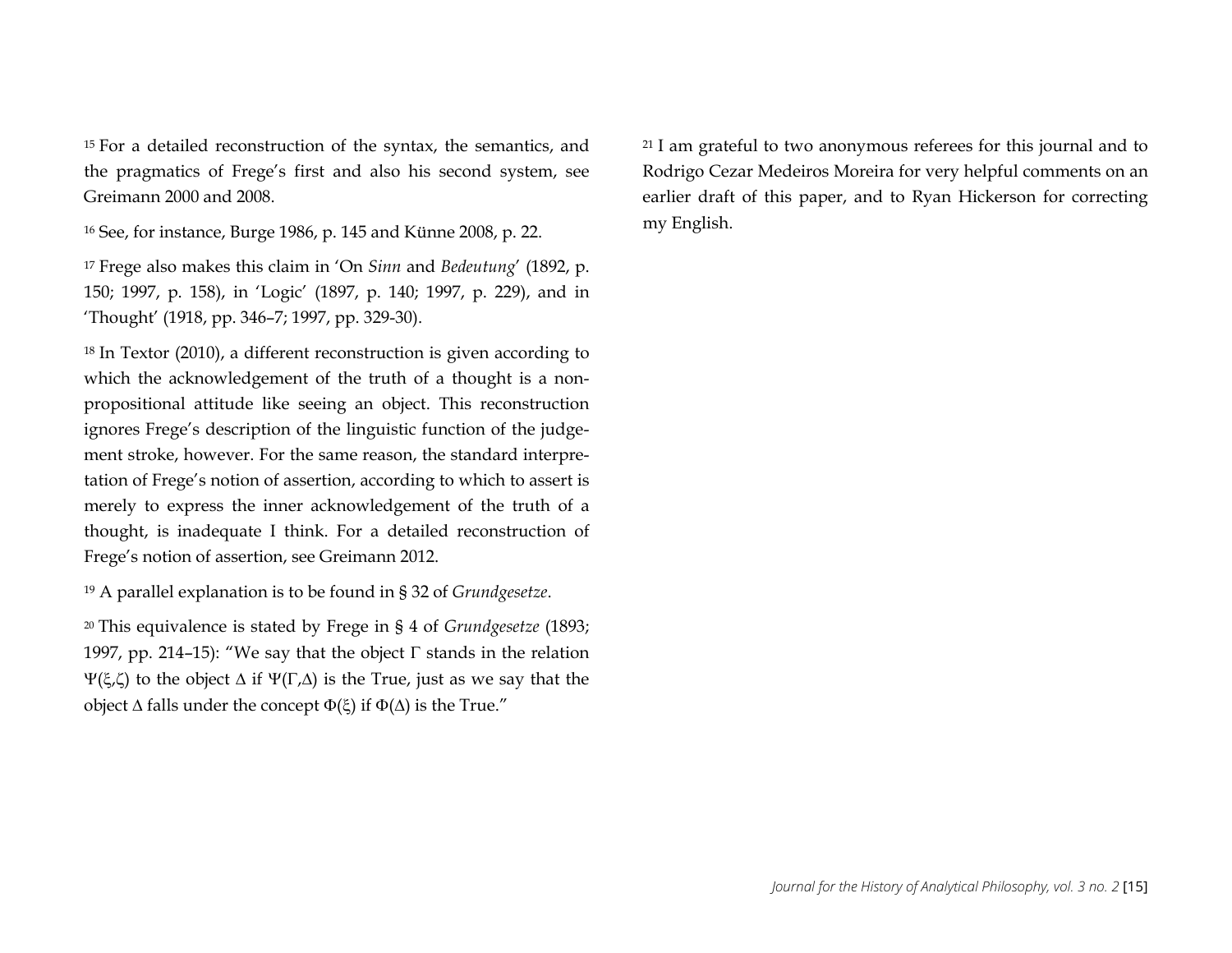#### <span id="page-16-0"></span>**References**

Note: In the text I have given two sets of references to Frege's writings: the first refer to the German texts and the second to the English translations. The former, however, do not refer to the original publications, but to the reprints, which are more widely used.

- Alston, William. 2007. "Illocutionary Acts and Truth", in: *Truth and Speech Acts*, ed. by Dirk Greimann and Geo Siegwart, New York, London: Routledge, pp. 9-30.
- Burge, Tyler. 1986. "Frege on Truth", in: *Frege Synthesized,* ed. by L. Haaparanta and J. Hintikka, Dordrecht, Boston: Reidel, 1986, pp. 97-154.
- Frege, Gottlob. 1879. *Begriffsschrift, eine der arithmetischen nachgebildete Formelsprache des reinen Denkens*, reprinted in his *Begriffsschrift und andere Aufsätze*, Hildesheim: Olms, second edition, 1988, pp. V–88. Originally published by Louis Nebert in Halle. A selection is translated as "*Begriffsschrift* (1879): Selections (Preface and Part I)" in Frege 1997, pp. 47-78.
- Frege, Gottlob. 1891. *Funktion und Begriff*, Jena: Hermann Pohle: Reprinted in: Frege 1990, pp. 125–42. Translated as "Function and Concept" in Frege 1997, pp. 130–48.
- Frege, Gottlob. 1892. "Über Sinn und Bedeutung". *Zeitschrift für Philosophie und philosophische Kritik*, 100, pp. 25–50. Reprinted in: Frege 1990, pp. 143–62. Translated as "On *Sinn* and *Bedeutung*" in Frege 1997, pp. 151–71.
- Frege, Gottlob. 1893. *Grundgesetze der Arithmetik. Begriffsschriftlich abgeleitet*, Vol. 1. Jena: Hermann Pohle. Reprint: Darmstadt:

<span id="page-16-2"></span><span id="page-16-1"></span>Wissenschaftliche Buchgesellschaft, 1962. A selection is translated as "Grundgesetze de Arithmetik, Volume I, Selections" in Frege 1997, pp. 194-233.

- Frege, Gottlob. 1897. "Logik". Posthumous writing, in: Frege 1983, pp. 137–63. An extract is translated as "Logic: Extract" in Frege 1997, pp. 227-50.
- Frege, Gottlob. 1914. "Logik in der Mathematik". Posthumous writing, in: Frege 1983, pp. 219–70. An extract is translated as "Logic in Mathematics: Extract" in Frege 1997, pp. 308- 18.
- Frege, Gottlob. 1915. "Meine grundlegenden logischen Einsichten". Posthumous writing, in: Frege 1983, pp. 271–2. Translated as "My Basic Logical Insights" in Frege 1997, pp. 322-24.
- Frege, Gottlob. 1918. "Der Gedanke. Eine logische Untersuchung". *Beiträge zur Philosophie des deutschen* Idealismus, 1, pp. 58- 77. Reprinted in: Frege 1990, pp. 342–62. Translated as "Thought" in Frege 1997, pp. 325-45.
- Frege, Gottlob. 1976. *Wissenschaftlicher Briefwechsel*. Ed. by G. Gabriel, H. Hermes, F. Kambartel, Ch. Thiel and A. Verhaart, Hamburg: Meiner.
- Frege, Gottlob. 1979. *Posthumous Writings*. Ed. by H. Hermes, F. Kambartel and F. Kaulbach, and translated by P. Long and R. White, Oxford: Basil Blackwell. Engl. trans. of the first edition of Frege, *Nachgelassene Schriften und Wissenschaftlicher Briefwechsel*, Band 1, ed. by H. Hermes, F. Kambartel and F. Kaulbach, Hamburg: Meiner, 1969.
- Frege, Gottlob. 1983. *Nachgelassene Schriften und Wissenschaftlicher Briefwechsel*, Vol. 1. Ed. by H. Hermes, F. Kambartel and F.